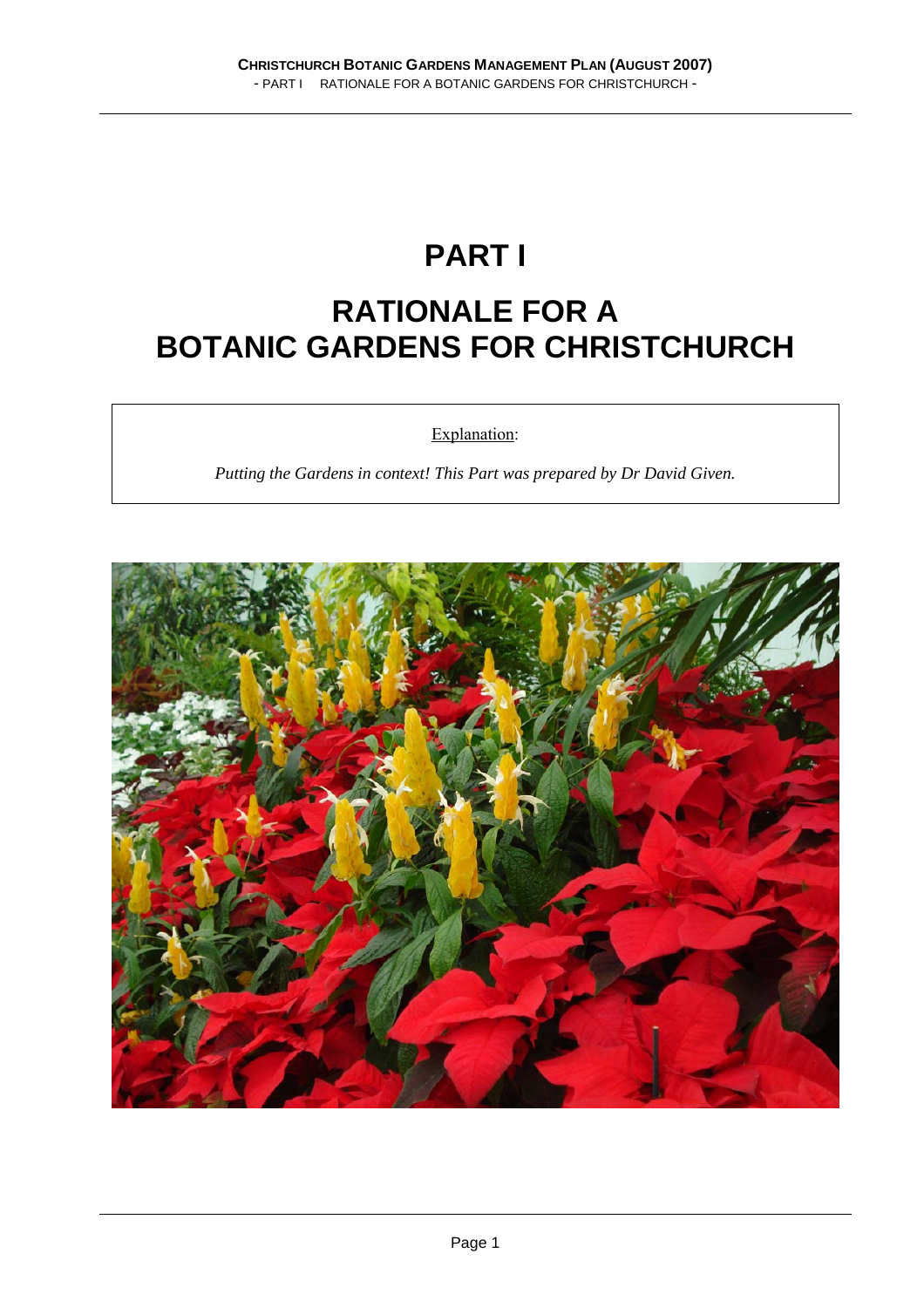#### **1. What is a botanic garden and its purpose?**

Although the boundaries between public parks, private plant collections, scientific collections and scientifically based and landscaped public gardens are blurred, a widely accepted definition for a botanic garden is that:

*Botanic gardens are institutions holding documented collections of living plants for the purposes of scientific research, conservation, display and education.* 

Using a functional approach, the International Botanic Gardens Conservation Strategy includes a comprehensive list of characteristics that both generally define the key characteristics of botanic gardens and the diversity of roles that they can assume:

- Adequate labelling of plants.
- An underlying scientific basis for the collections.
- Communication with other like-minded institutions, including information transfer.
- Exchange of seeds and other propagating material within the limits of national and global legislative constraints.
- A long term commitment to, and responsibility for, maintenance of plant collections.
- Maintenance of a research programme and associated facilities, such as a herbarium and laboratory.
- Monitoring of plants in collections.
- Being open to the public.
- Promoting conservation through extension and environmental education activities.
- Proper documentation of the collections.
- Undertaking scientific or technical research on plants in the collection.

#### **2. What does the Gardens provide?**

Some of the features of the Gardens that are important for Christchurch are:

- Three quarters of Christchurch's residents visit the Gardens each year. Two thirds of international visitors to the city visit the Gardens. Overall satisfaction rates have been surveyed at over 95%.
- Most local people come to the Gardens to appreciate the tree, lawn and garden atmosphere, where they can relax in a setting dominated by greenness and plants, enhanced with the serenity of the Avon River / Ōtakaro.
- The extensive collections provide a horticultural experience of high quality and variety. This includes New Zealand native species/woodland areas, exotic trees and shrubs, alpine plants and bulbs, orchids, cacti and succulents, water plants and exotic woodlands that are a blaze of colour during the spring when daffodils and bluebells are in flower.
- The Gardens form part of the Christchurch Cultural Precinct, which is an assemblage of historic and cultural institutions in the central city and makes a significant contribution to the cultural and historic fabric of the city.
- The Gardens has considerable historic and heritage value, being associated with many<br>key events in the development of key events in the development of Christchurch. The Gardens and Hagley Park have seen historic events of importance, such as John Robert Godley's farewell speech to the Canterbury colonists, instrument calibration by Robert Falcon Scott and Ernest Shackleton en route to Antarctica, the 1906 Christchurch Exhibition and the early acclimatisation of exotic animals in the late nineteenth century. Three of the Gardens' buildings have heritage listings: the Curators House, the Bandsmen's Memorial Rotunda and the Cuningham House (New Zealand's largest heated conservatory).
- From time to time the Gardens is the venue for concerts and art exhibitions.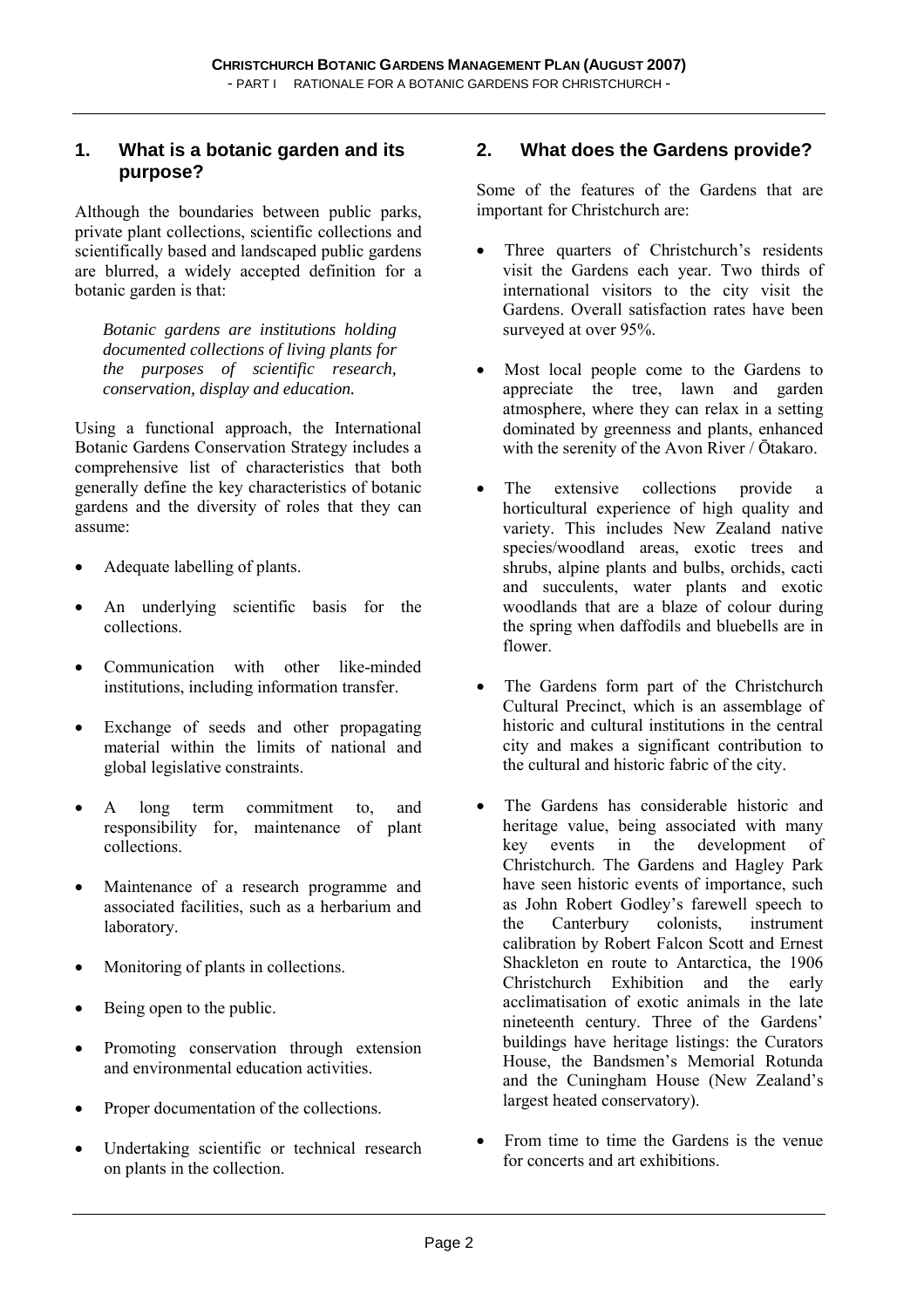- The Gardens are a significant and important area for the support of native New Zealand wildlife. This includes resident kereru (woodpigeon), New Zealand scaup, paradise duck, native freshwater crayfish and a large array of native and introduced fungi. The recent BioBlitz<sup>3</sup> identified over 800 animals, plants, fungi and single celled species, in addition to those that have been deliberately planted in the Gardens.
- The Gardens, along with Hagley Park, provides experimental sites and trial areas for local researchers, including students, and for the horticultural industry.
- Overall, the Gardens provides a peaceful green environment that belongs to every person living in the city, as well as benefits every visitor. It is a place very close to the city centre that is accessible every day of the year.

#### **3. What is the Gardens national and international standing?**

The Gardens are frequently referred to in terms of international significance and sometimes as being a 'top' botanic garden. How justified are such expressions of support?

- The area of the Gardens is similar to that of many major botanic gardens such as the Royal Botanic Gardens (RBG) Sydney, Montreal and the RBG Melbourne, although it is well below the size of the Missouri Botanic Gardens in the USA and RBG Kew in London, United Kingdom.
- The size and variety of the Gardens collections is impressive and probably, in combination, the largest in New Zealand, with about 6,500 catalogued species and cultivars and a further estimated 1,500 to 2500 uncatalogued conservatory specimens. The total number of specimens  $(\arccosions^4)$  is believed to be about 35,000. As a comparison, the RBG Edinburgh in Scotland has one of the

 $\overline{a}$ 

world's largest collections (16,000 taxa and about 40,000 accessions), second only to the RBG Kew.

- The Gardens is reasonably old by world standards, being one of the two oldest in New Zealand and one of the earlier gardens established in the Southern Hemisphere.
- Visitor numbers, on an annual basis, are high when compared with those for overseas botanic gardens. Including repeats, Christchurch has about 1.2 million people through the gates each year, including three quarters of Christchurch residents and about 250,000 international tourists – probably about 550,000 visitors in total annually. These figures are high by world standards.
- It is in the very limited range of functions based round the collections and including conservation, education and research, that the Gardens does not compare so favourably with many other well known botanic gardens. The Gardens has a small herbarium (although this is valuable for its size, in that it includes the Armstrong Herbarium). The Gardens has a valuable, but under-resourced, library. There is little active support of conservation programmes, such as recovery of threatened plant species. No seed bank or germplasm bank facilities for preservation of rare species, unusual cultivars or plants used in recovery programmes have been developed.

In Australasia, at the present time, there is little doubt that the RBG Sydney and Melbourne, the Adelaide Botanic Gardens and Kings Park Botanic Garden in Perth have significantly greater overall status than Christchurch, which probably lies within a second tier of gardens that include Dunedin, RBG Tasmania, and Wellington.

Globally, a cluster of top level botanic gardens includes the RBG Kew and Edinburgh, Kirstenbosch in South Africa, Berlin, Singapore, Missouri and New York/Brooklyn, play a lead role. Some tens of gardens make up the next level. These include Frankfurt, Munich, Dublin, New York/Bronx, Berry (USA), Chicago, Fairchild Tropical (USA), Royal Botanic Garden Hamilton (Canada), Strybing Arboretum (USA), Morton Arboretum (USA), Montreal, Leningrad, Bogor

<sup>&</sup>lt;sup>3</sup> An event where Council staff, scientists, students and the public gathered in Hagley Park and the Gardens to count as many species as possible in a 24 hour survey. 4 Distinct varieties of plants.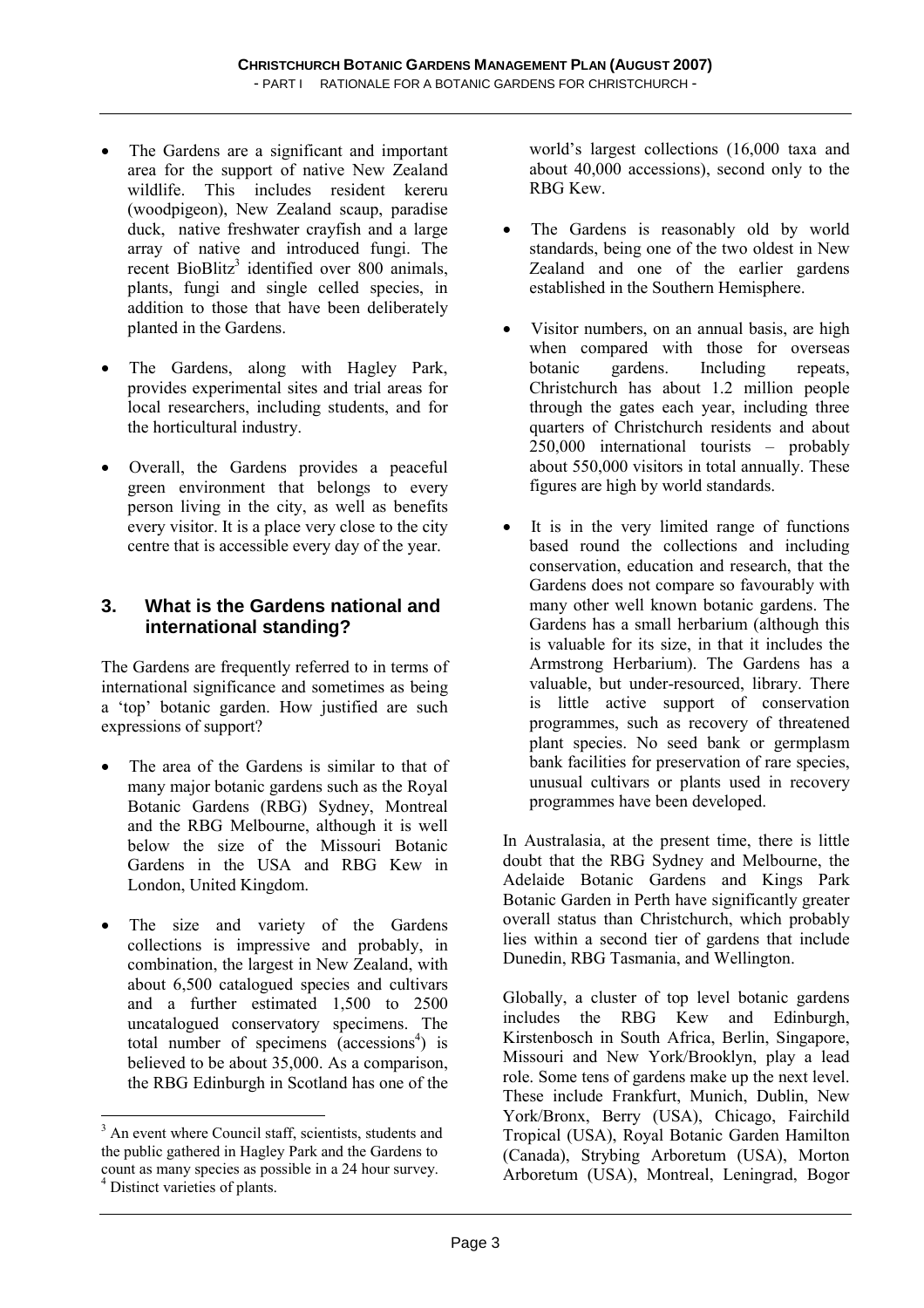(Indonesia), Las Palmas (Canary Islands, Spain) and the National Tropical Garden (Hawaii, USA).

Christchurch has yet to reach this level of significance with its Gardens. Nevertheless, it should strive towards this level of recognition, but to do so it will have to assume a greater range of functions than achieved so far.

Of special significance is that that the Gardens is in the setting of Hagley Park. Hagley Park, as a large inner city green space, is dedicated to recreation and public use, as set down in the original 1855 ordinance formalising this area. The iconic nature of the Gardens is reinforced when the overall green space size of the Gardens and Hagley Park is compared with other urban green space areas as the following table shows:

| Table 3.1: Comparison of Key Urban Open Space |  |  |  |
|-----------------------------------------------|--|--|--|
| Areas                                         |  |  |  |

| <b>Name</b>              | City           | <b>Hectares</b> |  |
|--------------------------|----------------|-----------------|--|
| The Mall                 | Washington, DC | 2670            |  |
| <b>Fairmont Park</b>     | Philadelphia   | 1692            |  |
| Chapultepac Park         | Mexico City    | 850             |  |
| Phoenix Park             | Dublin         | 712             |  |
| City Park                | New Orleans    | 610             |  |
| Golden Gate Park         | San Francisco  | 406             |  |
| <b>Stanley Park</b>      | Vancouver      | 400             |  |
| Kings Park and           | Perth          | 400             |  |
| <b>Botanic Gardens</b>   |                |                 |  |
| <b>Englischer Garten</b> | Munich         | 400             |  |
| <b>Central Park</b>      | New York       | 341             |  |
| Hyde Park                | London, UK     | 255             |  |
| Royal Park and           | Melbourne      | 227             |  |
| Princes Park             |                |                 |  |
| Centennial Park          | Sydney         | 222             |  |
| Town Belt                | Dunedin        | 205             |  |
| Hagley Park and          | Christchurch   | 192             |  |
| <b>Botanic Gardens</b>   |                |                 |  |
| Royal Park (only)        | Melbourne      | 188             |  |
| Royal Botanic            | London         | 121             |  |
| Gardens                  |                |                 |  |
| Piedmont Park and        | Atlanta        | 109             |  |
| <b>Botanic Garden</b>    |                |                 |  |
| <b>Bogor Botanic</b>     | Bogor          | 87              |  |
| Garden                   |                |                 |  |
| The Domain               | Auckland       | 81              |  |
| Matheson Hammock         | Miami          | 74              |  |
| and Botanic Garden       |                |                 |  |

#### **4. Who uses the Gardens?**

Recent surveys<sup>5</sup> provide an accurate profile of the visitors to the Gardens:

- 65% of visitors are repeat visitors (have been to the Gardens before).
- 50% of visitors are from Christchurch and, of the remainder, about 20% are equally from the United Kingdom and Australia.
- Most visitors from outside Christchurch are on vacation.
- Female visitors outnumber males by over 10%.
- $22\%$  of visitors are aged 20 to 29, 60% are aged 20 to 49; and the 60 years, and older, age group accounts for 20% of visitors.
- There is a significant number of retired visitors from Christchurch.
- Nearly 75% of visitors come with family and friends, and only 2% with a tour or tour group.
- Between 13 and 20% visit with children (differing seasonally).
- The main reasons to visit are to walk (88%), relax  $(52\%)$ , to look at trees and plants  $(43\%)$ or to pass through (37%).
- Most spend up to two hours in the gardens, few more than three hours.

What is people's source of information about the Gardens? Almost 90% of Christchurch based visitors say that they have "always known about it". Of visitors from outside Christchurch, 36% got information from a guide book. Most visitors have some awareness of attractions within the gardens (96% of Christchurch visitors and 43% of those from outside Christchurch).

 5 Opinions Market Research Ltd Visitor Audit and Profile Exercise Botanic Gardens 2004. See Section 15 (Page 46), which sources information from a 1985 survey of Gardens visitors.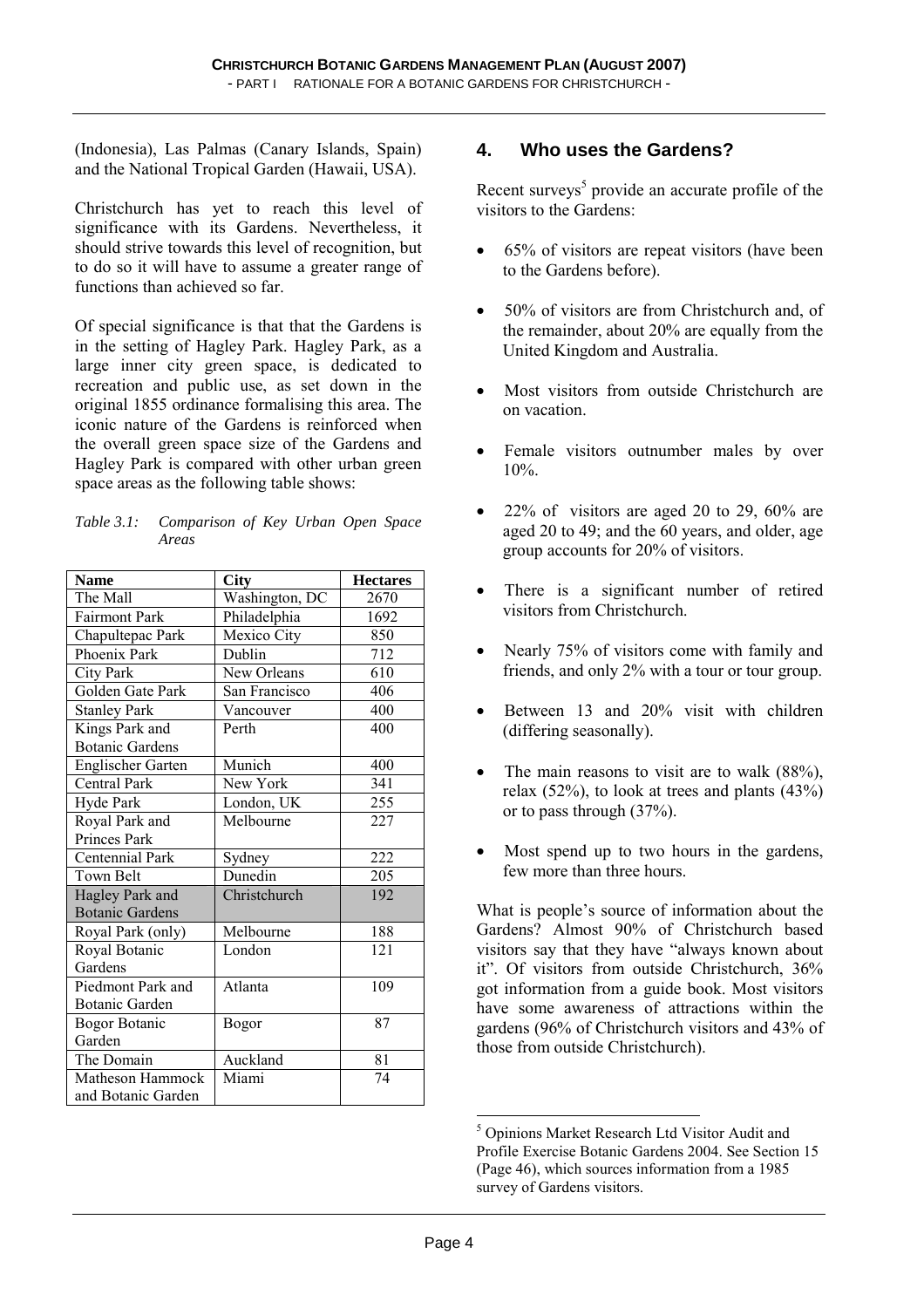Most enjoy their visits, but some experiences fall short of expectations. This includes not gaining more knowledge of plants, not seeing enough native New Zealand plants, not having as good a horticultural experience as anticipated and that there is a lack of scientific activity. Despite this, most aspects of the Gardens are rated highly, the lowest rating being for the information centre, parking, botanical information for guided staff, information signs on plant displays, guided tours, the café, gifts and souvenirs and the toilets. Almost all visitors value the Gardens in a general sense and most (88%) agree that it is the most important visitor attraction in Christchurch.

Public consultation in late 2004 has been very important. The general comments on the Gardens were overwhelmingly positive, including that the Gardens are "better than any others seen in New Zealand", "one of the best in the world" and "the jewel in the Central City area". Others included "cannot imagine any visitor being disappointed" and "I just love the Gardens". Specific positives noted in the submissions are enjoyment of walking round the Gardens and of good landscape and views, appreciation of the 'rooms/special places', enjoyment of flowers, appreciation of both native and exotic elements, and keeping the gardens much as they are now.

Issues raised include:

- It is time for a new management plan.
- There is a need for a clearer vision and objective statement.
- There is need for reflection of cultural diversity.
- A balance is needed between botanical and tourism needs.
- Development needs to build on both the current management plan and the original ideals of the Gardens.
- A lack of overall integration is evident.
- There is continued need for consultation.

The obvious 'public' are not the only users of the Gardens. There is also a significant number of

'behind the scenes' users. This includes individuals and groups that use the library, with its particular strengths in botany and horticulture, the herbarium, the grounds and collections for experimental science and education, and those who are interested in heritage aspects of the Gardens. The users include academic, research and educational institutions. They include other botanic gardens – the global botanic garden community.

Users, whoever they may be, expect high quality and excellence in practice and presentation. The very appellation 'botanic garden' implies standards and expectations, as do such descriptors as 'public museum', 'art gallery' and 'national park'. The title 'botanic garden' must not be accepted or worn lightly. Expectations are exceeded in some areas; two examples being the opportunities to take spectacular photographs and to see wildlife. Such aspects of the Gardens should never be regarded just as a means to 'neutralise' the deficiencies, but rather as strengths that need to be built on and marketed.

#### **5. General issues for the Gardens**

The Greater Christchurch Urban Development Strategy (UDS) points to important issues for the Gardens. These include that there will be growth in the number of people in 'greater Christchurch' from the present 380,000 to 430,000 by 2021. There will be an aging population, greater reliance on private transportation and greater environmental awareness.

Tourism projections suggest doubling of tourist visits over an eight year period. Development of the Cultural Precinct concept and inner city revival is likely to result in visitors to the region staying longer in Christchurch and significantly longer or more visits by people to the Gardens. It is reasonable to assume that by 2013 the present 1.2 million visits to the Gardens will increase to at least 2 million per annum.

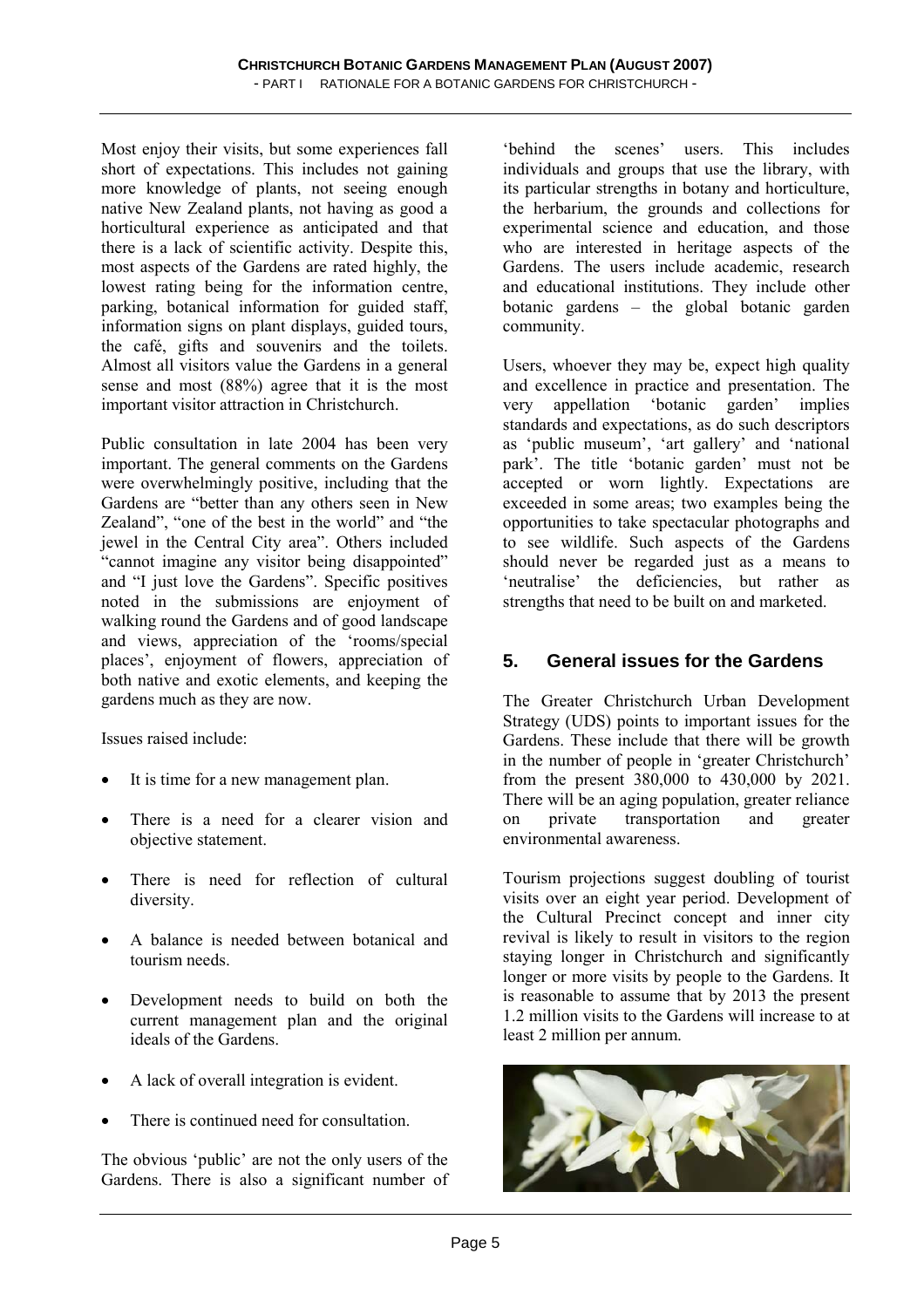The review of and planning for the Gardens aims to ensure that all people in the region feel a sense of ownership of and pride in the Gardens. Improvement of the Gardens scenic and botanical qualities and its collections, along with the upgrading of its layout and circulation, will ensure that it continues to function as one of Christchurch's most important visitor attractions and as a significant economic and social contributor to the city.

#### **6. Is there a need for change and development?**

If the Gardens is to achieve the local, national and international status that many believe is appropriate, then it needs to be transformed from the existing civic and colonial model to being a more comprehensive and wider based multifunctional botanical garden. In the process of doing so, it will be important not to lose those distinctive features that make the Gardens uniquely 'Christchurch'. To achieve this new level of operation and retain a good balance is a major challenge.

Places such as botanic gardens survive as effective contributors to society only if they undergo periodic assessment of present practice, their managers are prepared to change where it is necessary and even for rejuvenation and reorientation to occur. To avoid this process is for the botanic garden to decline through benign neglect. These considerations are the basis for the present period of activity and consultation for the Gardens, a renewed vision and goals, a firmer operational base and proposals for improved facilities.

The 1860s, when the Gardens were initially developed, were an exciting and innovative period for the study and growing of plants. John Armstrong, to whom much is owed for the initial development of the Gardens, was clearly familiar with the radical views of the world of nature promulgated by Darwin, Mendel, Wallace and others at that time. Legal changes and new construction technologies had led to a frenzy of activity, creating glass dominated conservatories. People were becoming aware of the botanical treasures in hitherto unknown lands and the

invention of the Wardian case<sup>6</sup> ushered in a new era of transportation of plants across the seas. Scientific and horticultural societies were being set up and growing plants was no longer the domain of the rich and privileged.

Today, we are in an equally exiting and challenging period of development for botanic gardens. The last twenty years have seen the rapid rise of conservation as both a science and a social concern. We are seeing rapidly changing technologies for growing, displaying and propagating plants. Techniques for preserving reproductive material, such as cryo-preservation and novel genetic techniques, are giving  $ex$ -situ<sup>7</sup> conservation and horticulture new importance. There are outstanding safety and biosecurity issues. The computer age is revolutionising education, science and interpretation. Environmental education has come of age. Large scale tourism is a recent phenomenon, with botanic gardens, museums and parks now having truly global profiles. Lifestyle changes, especially in cities, are dramatic. The planners and managers of the Gardens need to reflect and positively respond to this wide array of changes.

Basic botanic garden activities, such as education, conservation and research, are not yet well catered for in Christchurch. But they are becoming recognised by the city as significant botanic garden functions that need to be considered in redevelopment. There are a range of associated issues for the Gardens. There needs to be the development of better energy, water and waste efficiencies; the circulation and pathway system is often confusing and does not always show plants off to the best advantage; some key collections cannot be adequately displayed because of lack of space; there is need for renewal of interpretation and signage; and the Gardens lacks risk aversion and monitoring policies, along with performance indicators, to ensure that it continues to meet City Council planning, community support and botanic garden community expectations.

 $\overline{a}$ 

<sup>6</sup> The direct forerunner of the modern terrarium (and the inspiration for the glass aquarium), invented by Dr. Nathaniel Bagshaw Ward (1791-1868) of London about 1829.

<sup>7</sup> Off-site. Ex-situ conservation is the process of protecting an endangered species of plant or animal by removing it from an unsafe or threatened habitat and placing it or part of it under the care of humans.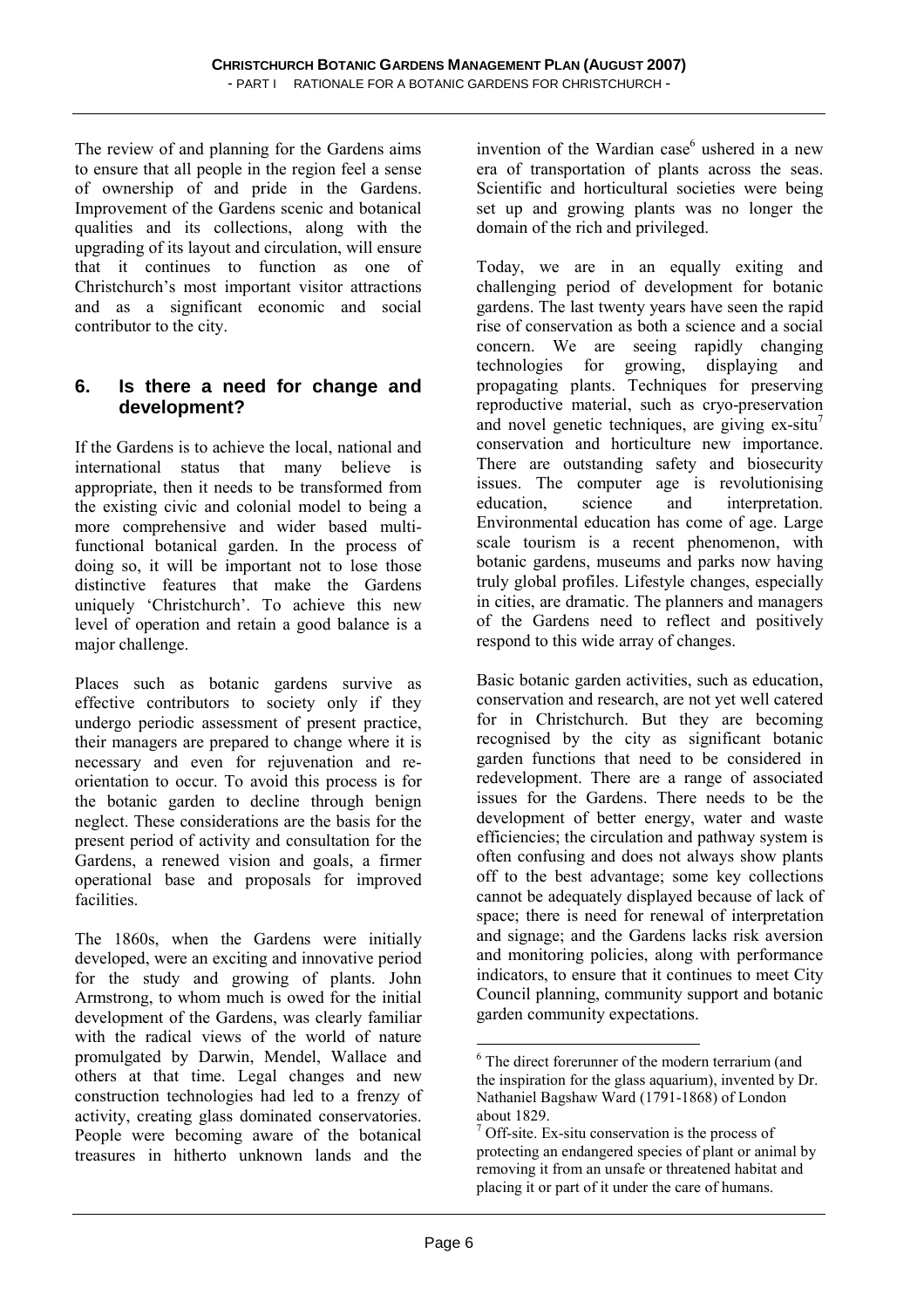Examples of specific areas of need and change include:

- Improved facilities for staff to carry out their duties.
- Modernised and more reliable propagating and holding facilities.
- A relational database to allow efficient cataloguing and retrieval of a wide range of plant related information.
- Dedicated education and improved display facilities.
- A science suite to include an enlarged herbarium, records archiving, library and a seed bank.
- Desk space for visiting professional staff and students, and meeting space.
- Probably new and enlarged retailing and food supply facilities.
- Improved circulation system (paths and driveways), including good pedestrian/vehicle separation.
- Irrigation reticulation.
- Greatly improved, and more extensive, signage and interpretation.

A special year for the Gardens will be 2013, when it celebrates its  $150<sup>th</sup>$  anniversary. Its establishment year of 1863 is shared with the Dunedin Botanic Garden, making these two the oldest botanic gardens in New Zealand. Within the Australasian Region, the oldest botanic garden is the RBG Sydney (1816), followed by the RBG Tasmania in Hobart (1818), RBG Melbourne (1846) and the Adelaide Botanic Gardens (1855). The Gardens, while not being the oldest, is a relatively long established and, thus historic, botanic gardens. Major development of the Gardens is being targeted early enough so that by 2013 the city will have a proven world class facility that is fully 'botanic', while being an outstanding 'garden'.